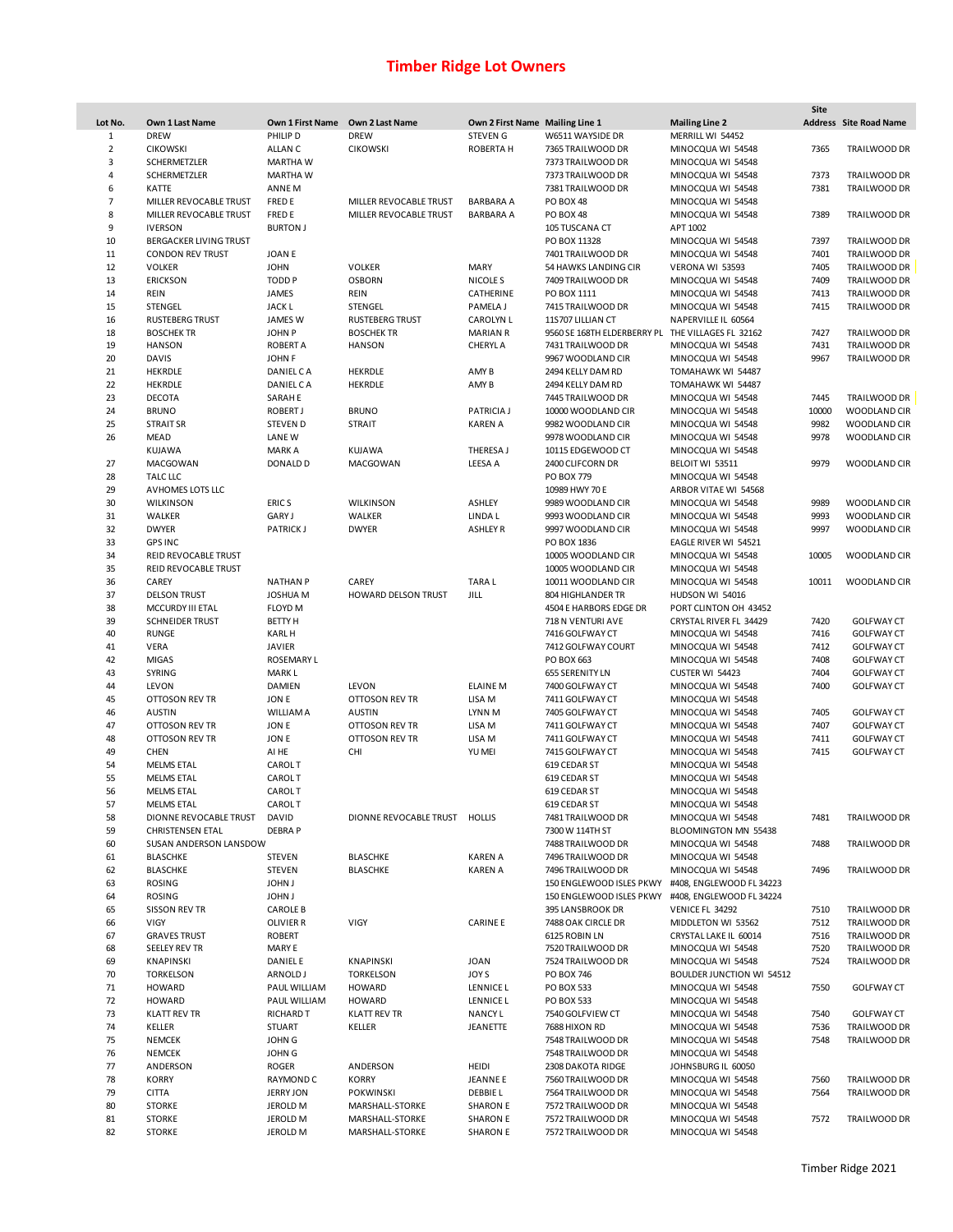| Lot No. | Own 1 Last Name          | Own 1 First Name Own 2 Last Name |                        | Own 2 First Name Mailing Line 1 |                       | <b>Mailing Line 2</b>  | Site  | <b>Address</b> Site Road Name |
|---------|--------------------------|----------------------------------|------------------------|---------------------------------|-----------------------|------------------------|-------|-------------------------------|
| 83      | <b>RIZZO</b>             | <b>ANTHONY SCOTT</b>             |                        |                                 | 7575 TRAILWOOD DR     | MINOCQUA WI 54548      | 7575  | TRAILWOOD DR                  |
| 84      | <b>RIZZO</b>             | <b>ANTHONY SCOTT</b>             |                        |                                 | 7575 TRAILWOOD DR     | MINOCQUA WI 54548      |       |                               |
| 85      | <b>SIMONIS</b>           | <b>KRISE</b>                     | <b>SIMONIS</b>         | KARI A                          | 7567 TRAILWOOD DR     | MINOCQUA WI 54548      | 7567  | TRAILWOOD DR                  |
| 86      | CLEVELAND                | <b>BRYAN</b>                     |                        |                                 | 7563 TRAILWOOD DR     | MINOCQUA WI 54548      | 7563  | TRAILWOOD DR                  |
| 87      | <b>SULE</b>              | <b>OGHOMWEN K</b>                | <b>SULE</b>            | <b>OMOSUKPON</b>                | 7547 TRAILWOOD DR     | MINOCQUA WI 54548      | 7547  | TRAILWOOD DR                  |
| 88      | ZAWISTOWSKI              | <b>BARBARA A</b>                 |                        |                                 | 7537 TRAILWOOD DR     | MINOCQUA WI 54548      | 7537  | TRAILWOOD DR                  |
| 89      | ZAWISTOWSKI              | <b>BARBARA A</b>                 |                        |                                 | 7537 TRAILWOOD DR     | MINOCQUA WI 54548      |       |                               |
| 90      | <b>MAGUIRE TR</b>        | <b>KATHLEEN A</b>                |                        |                                 | 5933 OAKLAND AVE S    | MINNEAPOLIS MN 55417   |       |                               |
| 91      |                          |                                  |                        |                                 |                       |                        |       |                               |
|         | <b>BRUNSON</b>           | <b>JOHN</b>                      |                        |                                 | 4017 N 92ND AVE       | OMAHA NE 68134         |       |                               |
| 92      | HMT INCOME TRUST         |                                  |                        |                                 | 7519 TRAILWOOD DR     | MINOCQUA WI 54548      | 7519  | TRAILWOOD DR                  |
| 93      | O'CONNOR FAMILY TRUST #1 |                                  |                        |                                 | 7515 TRAILWOOD DR     | MINOCQUA WI 54548      | 7515  | TRAILWOOD DR                  |
| 94      | R&P GROEBE FAMILY TRUST  |                                  |                        |                                 | 11324 S TRUMBULL AVE  | CHICAGO IL 60655       |       |                               |
| 95      | <b>FLEMING</b>           | <b>JAMES J</b>                   | <b>FLEMING</b>         | KARA E                          | 7509 TRAILWOOD DR     | MINOCQUA WI 54548      | 7509  | TRAILWOOD DR                  |
| 96      | <b>VICKERS</b>           | <b>CHARLES GREGORY</b>           |                        |                                 | 9815 HWY 70 W         | MINOCQUA WI 54548      | 7507  | TRAILWOOD DR                  |
| 97      | <b>DEERING</b>           | JOHN A                           | DEERING                | KELLY C                         | 6860 HIDEOUT LN       | LAKE TOMAHAWK WI 54539 |       |                               |
| 99      | NIMSGERN (SCHROEDEL)     | <b>GERALYN M</b>                 | NIMSGERN               | JAMES G                         | 7495 TRAILWOOD DR     | MINOCQUA WI 54548      | 7499  | TRAILWOOD DR                  |
| 100     | SCHOENENBERGER           | <b>PAULR</b>                     |                        |                                 | 71 N AGUA FRIA LN     | CASA GRANDE AZ 85194   |       |                               |
| 101     | <b>SCHREINER TRUST</b>   | <b>MARK</b>                      | <b>SCHREINER TRUST</b> | <b>BONNIE</b>                   | 7489 TRAILWOOD DR     | MINOCQUA WI 54548      | 7489  | TRAILWOOD DR                  |
| 102     | VASSALLI                 | JEFF                             | VASSALLI               | LAURA                           | 573 FOXFIELD RD       | OREGON WI 53575        |       |                               |
| 103     | WILHELM                  | <b>PATRICK J</b>                 | WILHELM                | LYNDA L                         | 7420 DEERWOOD RD      | MINOCQUA WI 54548      | 7420  | DEERWOOD RD                   |
| 104     | LAMP                     | JON D                            | LAMP                   | <b>JENNIFER R</b>               | 7414 DEERWOOD RD      | MINOCQUA WI 54548      | 7414  | DEERWOOD RD                   |
| 105     | <b>BELLMAN</b>           | <b>TRAVIS C</b>                  | <b>BELLMAN</b>         | <b>TRACY A</b>                  | 7408 DEERWOOD RD      | MINOCQUA WI 54548      | 7408  | DEERWOOD RD                   |
| 106     | <b>GPS INC</b>           |                                  |                        |                                 | PO BOX 1836           | EAGLE RIVER WI 54521   |       |                               |
| 107     | WESTCOTT                 | <b>TROY D</b>                    | WESTCOTT               | <b>RENEE J</b>                  | 7392 DEERWOOD RD      | MINOCQUA WI 54548      | 7392  | DEERWOOD RD                   |
| 108     | APA REAL ESTATE LLC      |                                  |                        |                                 | 9958 RIDGEWOOD DR     | MINOCQUA WI 54548      |       |                               |
| 110     | <b>BARTLETT</b>          | <b>CHRISTOPHER A</b>             | <b>BARTLETT</b>        | JOANNE M                        | 7385 DEERWOOD RD      | MINOCQUA WI 54548      | 7385  | DEERWOOD RD                   |
| 111     | <b>BLACH</b>             | <b>GERALD P</b>                  | <b>BLACH</b>           | <b>VICTORIA E</b>               | 7389 DEERWOOD RD      | MINOCQUA WI 54548      | 7389  | DEERWOOD RD                   |
| 112     | <b>PATTERSON TR</b>      | <b>JAMESR</b>                    | PATTERSON TR           | MELISSA A                       | 7413 DEERWOOD RD      | MINOCQUA WI 54548      |       |                               |
| 113     |                          |                                  |                        |                                 |                       |                        | 7413  |                               |
|         | <b>PATTERSON TR</b>      | <b>JAMESR</b>                    | <b>PATTERSON TR</b>    | MELISSA A                       | 7413 DEERWOOD RD      | MINOCQUA WI 54548      |       | DEERWOOD RD                   |
| 114     | <b>PATTERSON TR</b>      | JAMES R                          | <b>PATTERSON TR</b>    | MELISSA A                       | 7413 DEERWOOD RD      | MINOCQUA WI 54548      |       |                               |
| 115     | <b>PATTERSON TR</b>      | <b>JAMESR</b>                    | <b>PATTERSON TR</b>    | <b>MELISSA A</b>                | 7413 DEERWOOD RD      | MINOCQUA WI 54548      |       |                               |
| 116     | MAKI                     | <b>BRIAN W</b>                   | <b>MAKI</b>            | DIANA L                         | PO BOX 191            | WOODRUFF WI 54568      |       |                               |
| 117     | MAKI                     | <b>BRIAN W</b>                   | <b>MAKI</b>            | DIANA L                         | PO BOX 191            | WOODRUFF WI 54568      | 10049 | <b>WOODCREST DR</b>           |
| 118     | MAKI                     | <b>BRIAN W</b>                   | MAKI                   | DIANA L                         | PO BOX 191            | WOODRUFF WI 54568      |       |                               |
| 119     | <b>JOHNSON</b>           | ERIK R                           |                        |                                 | 7750 HIGHWAY 51 STE C | MINOCQUA WI 54548      |       |                               |
| 120     | <b>JOHANSMANN</b>        | GARY                             | JOHANSMANN             | <b>NANCY</b>                    | 10074 WOODCREST DR    | MINOCQUA WI 54548      |       |                               |
| 121     | JOHANSMANN               | GARY                             | JOHANSMANN             | <b>NANCY</b>                    | 10074 WOODCREST DR    | MINOCQUA WI 54548      |       |                               |
| 122     | JOHANSMANN               | GARY                             | JOHANSMANN             | <b>NANCY</b>                    | 10074 WOODCREST DR    | MINOCQUA WI 54548      | 10074 | <b>WOODCREST DR</b>           |
| 123     | <b>SCHWERTFEGER</b>      | TYLER A                          | <b>SCHWERTFEGER</b>    | CHELSEA M                       | 10068 WOODCREST DR    | MINOCQUA WI 54548      | 10068 | <b>WOODCREST DR</b>           |
| 124     | SONNENBURG               | <b>D SCOTT</b>                   | SONNENBURG             | WANDA L                         | 10064 WOODCREST DR    | MINOCQUA WI 54548      | 10064 | <b>WOODCREST DR</b>           |
| 125     | <b>MAKOWSKI</b>          | JOHN W                           | <b>MAKOWSKI</b>        | <b>SHERRY K</b>                 | 320 CRYSTAL DR        | HARTLAND WI 53029      |       |                               |
| 126     | <b>TOIJALA</b>           | <b>KIRKW</b>                     | <b>TOIJALA</b>         | <b>KRISTIN J</b>                | 10058 WOODCREST DR    | MINOCQUA WI 54548      | 10058 | <b>WOODCREST DR</b>           |
| 127     | SLOMINSKI                | JAY A                            | <b>JACKSON</b>         | PATRICIA A                      | 4675 MEADOWLARK ST    | COTTAGE GROVE WI 53527 |       |                               |
| 128     | <b>RICHARDS</b>          | <b>MARK</b>                      | <b>RICHARDS</b>        | CONNIE                          | PO BOX 1849           | WOODRUFF WI 54568      |       |                               |
| 129     | <b>RICHARDS</b>          | MARK J                           | <b>RICHARDS</b>        | CONNIE J                        | PO BOX 1849           | WOODRUFF WI 54568      | 7500  | WOODHILL CT                   |
| 130     | MASAYESVA                | <b>BRETT G</b>                   | <b>TORKELSON</b>       | <b>KARIL</b>                    | 10038 WOODCREST DR    | MINOCQUA WI 54548      |       |                               |
| 131     | MASAYESVA                | <b>BRETT G</b>                   | <b>TORKELSON</b>       | KARI L                          | 10038 WOODCREST DR    | MINOCQUA WI 54548      | 10038 | <b>WOODCREST DR</b>           |
| 132     | <b>BASSETT</b>           | <b>SCOTJ</b>                     | <b>BASSETT</b>         | <b>SUSAN P</b>                  | PO BOX 629            | MINOCQUA WI 54548      |       |                               |
| 133     | CASLER                   | MICHAEL D                        | CASLER                 | <b>JUDY G</b>                   | 6606 COOPER AVE       | MIDDLETON WI 53562     | 7482  |                               |
| 134     | PIRIE TRUST              | <b>WILLIAMQ</b>                  | PIRIE TRUST            | <b>ISABELLE L</b>               | PO BOX 1070           | MINOCQUA WI 54548      |       |                               |
| 135     | <b>GPS INC</b>           |                                  |                        |                                 | PO BOX 1836           | EAGLE RIVER WI 54521   |       |                               |
|         |                          |                                  |                        |                                 |                       |                        |       |                               |
| 136     | ROBL-JACKSON             | ANN M                            |                        |                                 | 7454 TRAILWOOD DR     | MINOCQUA WI 54548      | 7454  | TRAILWOOD DR                  |
| 137     | ROBL-JACKSON             | ANN M                            |                        |                                 | 7454 TRAILWOOD DR     | MINOCQUA WI 54548      |       |                               |
| 138     | <b>DRIVAS</b>            | DANIEL J                         | <b>DRIVAS</b>          | LISA M                          | 7444 TRAILWOOD DR     | MINOCQUA WI 54548      | 7444  | TRAILWOOD DR                  |
| 139     | MILZ                     | <b>CAROL H</b>                   |                        |                                 | 7440 TRAILWOOD DR     | MINOCQUA WI 54548      | 7440  | TRAILWOOD DR                  |
| 140     | OTTINGER II TR           | <b>JACK W</b>                    | OTTINGER TR            | <b>NANCY A</b>                  | 9972 BIRCHWOOD CT     | MINOCQUA WI 54548      | 9972  | BIECHWOOD CT                  |
| 141     | DONALD R ELIASON LLC     |                                  | <b>GPS II INC</b>      |                                 | PO BOX 1836           | EAGLE RIVER WI 54521   | 9968  | BIECHWOOD CT                  |
| 142     | <b>MUSBACH</b>           | DEAN M                           | <b>MUSBACH</b>         | <b>MARJORIE A</b>               | 7428 TRAILWOOD DR     | MINOCQUA WI 54548      |       |                               |
| 143     | <b>MUSBACH</b>           | DEAN M                           | <b>MUSBACH</b>         | MARJORIE A                      | 7428 TRAILWOOD DR     | MINOCQUA WI 54548      | 7428  |                               |
| 144     | SIMPSON REV TR           | <b>BRENT A</b>                   | SIMPSON REV TR         | <b>KAREN S</b>                  | 7424 TRAILWOOD DR     | MINOCQUA WI 54548      | 7424  | TRAILWOOD DR                  |
| 145     | <b>SCHILLING</b>         | <b>WILLIAM L</b>                 | SCHILLING              | <b>NANCY A</b>                  | 7436 FOREST DR        | MINOCQUA WI 54548      | 7436  | <b>FOREST DR</b>              |
| 146     | <b>MURKOWSKI</b>         | <b>ROMAN G</b>                   | <b>MURKOWSKI</b>       | <b>BARBEJ</b>                   | 7417 PINEHURST TRAIL  | MINOCQUA WI 54548      |       |                               |
| 147     | <b>FORTIER</b>           | <b>RICHARD E</b>                 | <b>FORTIER</b>         | SHELLEY A                       | 7418 TRAILWOOD DR     | MINOCQUA WI 54548      | 7418  | TRAILWOOD DR                  |
| 148     | GRABER                   | <b>THOMAS N</b>                  | GRABER                 | KATHLEEN A                      | 7410 TRAILWOOD DR     | MINOCQUA WI 54548      |       |                               |
| 149     | GRABER                   | THOMAS N                         | <b>GRABER</b>          | KATHLEEN A                      | 7410 TRAILWOOD DR     | MINOCQUA WI 54548      | 7410  | TRAILWOOD DR                  |
| 150     | <b>NIMMER</b>            | RICHARD                          |                        |                                 | 7402 TRAILWOOD DR     | MINOCQUA WI 54548      |       |                               |
| 151     | <b>NIMMER</b>            | RICHARD H                        | <b>NIMMER</b>          | <b>BEVERLY A</b>                | 7402 TRAILWOOD DR     | MINOCQUA WI 54548      | 7402  | TRAILWOOD DR                  |
| 152     | <b>DORNAK</b>            | MICHAEL J                        | <b>DORNAK</b>          | SANDRA M                        | 7399 PINE GROVE CIR   | MINOCQUA WI 54548      | 7399  | PINE GROVR CIR                |
| 153     | <b>DORNAK</b>            | MICHAEL J                        | <b>DORNAK</b>          | SANDRA M                        | 7399 PINE GROVE CIR   | MINOCQUA WI 54548      |       |                               |
|         |                          |                                  |                        |                                 |                       |                        |       |                               |
| 154     | SEEFURTH REVOCABLE TRUST |                                  |                        |                                 | PO BOX 396            | MINOCQUA WI 54548      | 7386  | TRAILWOOD DR                  |
| 155     | <b>KUIPER</b>            | TED W                            | <b>KUIPER</b>          | AMANDA K                        | 7382 TRAILWOOD DR     | MINOCQUA WI 54548      | 7382  | TRAILWOOD DR                  |
| 156     | <b>THOMAS</b>            | <b>BRIAN R</b>                   | <b>THOMAS</b>          | LISA M                          | 7374 TRAILWOOD DR     | MINOCQUA WI 54548      | 7374  | TRAILWOOD DR                  |
| 157     | <b>WEEKS</b>             | <b>PAULF</b>                     | WEEKS                  | MARTHA J                        | 7364 TRAILWOOD DR     | MINOCQUA WI 54548      |       |                               |
| 158     | WEEKS                    | <b>PAULF</b>                     | WEEKS                  | MARTHA J                        | 7364 TRAILWOOD DR     | MINOCQUA WI 54548      | 7364  | TRAILWOOD DR                  |
| 159     | LAU                      | <b>TIMOTHY J</b>                 | LAU                    | SHERRY A                        | 3310 HAVEN PL         | GREEN BAY WI 54313     |       |                               |
| 160     | <b>BREITENFELDT</b>      | <b>JORDAN LEE</b>                | <b>NOVAK</b>           | <b>ANN MARIE</b>                | 7383 PINE GROVE CR    | MINOCQUA WI 54548      | 7383  | PINE GROVE CIR                |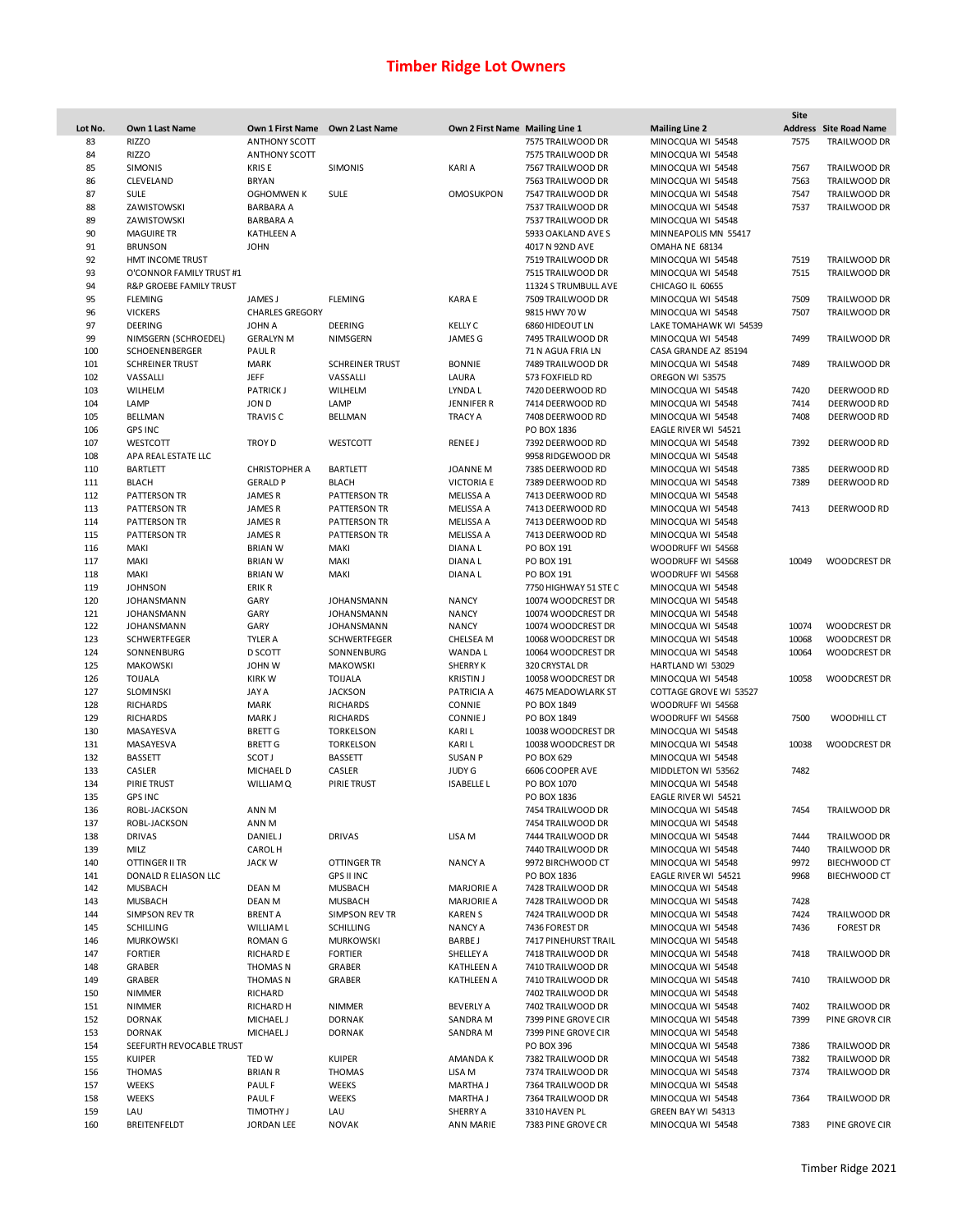|         |                                    |                                  |                                 |                                 |                        |                        | Site |                               |
|---------|------------------------------------|----------------------------------|---------------------------------|---------------------------------|------------------------|------------------------|------|-------------------------------|
| Lot No. | Own 1 Last Name                    | Own 1 First Name Own 2 Last Name |                                 | Own 2 First Name Mailing Line 1 |                        | <b>Mailing Line 2</b>  |      | <b>Address</b> Site Road Name |
| 161     | <b>RUNDLE</b>                      | <b>CRAIGS</b>                    |                                 |                                 | 7379 PINE GROVE CIR    | MINOCQUA WI 54548      | 7379 | PINE GROVE CIR                |
| 162     | VAUGHN                             | <b>CARY DEAN</b>                 | VAUGHN                          | <b>VICKIL</b>                   | 7375 PINE GROVE CIR    | MINOCQUA WI 54548      | 7375 | PINE GROVE CIR                |
| 163     | <b>KUTSCHKE</b>                    | <b>KLAUSP</b>                    |                                 |                                 | 7371 PINE GROVE CIR    | MINOCQUA WI 54548      | 7371 | PINE GROVE CIR                |
| 164     | <b>ZIBOLSKI</b>                    | <b>KEVIN E</b>                   |                                 |                                 | 1025 W ADDISON ST #519 | CHICAGO IL 60613       | 7369 | PINE GROVE CIR                |
| 165     | <b>HILMER</b>                      | <b>VIRGINIA ANN</b>              |                                 |                                 | 7368 PINE GROVE CIR    | MINOCQUA WI 54548      | 7368 | PINE GROVE CIR                |
| 166     | <b>THEIS</b>                       | <b>FRANKJ</b>                    | <b>THEIS</b>                    | AMY L                           | 942 S RADDANT RD       | BATAVIA IL 60510       |      |                               |
| 167     | <b>THEIS</b>                       | <b>FRANKJ</b>                    | <b>THEIS</b>                    | AMY L                           | 942 S RADDANT RD       | BATAVIA IL 60510       |      |                               |
| 168     | <b>CROCKER</b>                     | <b>GREGH</b>                     | <b>CROCKER</b>                  | <b>JAMIL</b>                    | 284 VIRGINIA DR        | WINTER GARDEN FL 34787 |      |                               |
| 169     | <b>CROCKER</b>                     | <b>GREGH</b>                     | <b>CROCKER</b>                  | <b>JAMIL</b>                    | 284 VIRGINIA DR        | WINTER GARDEN FL 34787 |      |                               |
| 170     | <b>DOOLITTLE</b>                   | JODI K                           |                                 |                                 | 7388 PINE GROVE CIR    | MINOCQUA WI 54548      | 7388 | PINE GROVE CIR                |
| 171     | <b>BENIKE</b>                      | JAMES <sub>L</sub>               | <b>BENIKE</b>                   | <b>JUDITH A</b>                 | 5445 HIDEAWAY CIRCLE   | WEST BEND WI 53090     |      |                               |
| 172     | <b>BENIKE</b>                      | JAMES L                          | <b>BENIKE</b>                   | <b>JUDITH A</b>                 | 5445 HIDEAWAY CIRCLE   | WEST BEND WI 53090     | 7398 | PINE GROVE CIR                |
| 173     | <b>BROOKS</b>                      | <b>COLIN J</b>                   | LONG-BROOKS                     | <b>FRANCINE J</b>               | 7400 PINEHURST TRL     | MINOCQUA WI 54548      | 7400 | PINEHURST TRL                 |
| 174     | KLEIFGEN                           | JAMES J                          | <b>KLEIFGEN</b>                 | LORI A                          | 7404 PINEHURST TRL     | MINOCQUA WI 54548      | 7404 | PINEHURST TRL                 |
| 175     | <b>KERN</b>                        | <b>JON ERICH</b>                 | <b>KERN</b>                     | <b>CHRISTEL C</b>               | 7408 PINEHURST TRL     | MINOCQUA WI 54548      | 7408 | <b>PINEHURST TRL</b>          |
| 176     | <b>SEXTON</b>                      | JULIE                            |                                 |                                 | 684 GYPSY BOY LN       | MESQUITE NV 89027      |      |                               |
| 177     |                                    |                                  |                                 |                                 |                        |                        |      |                               |
|         | <b>HAMMES</b>                      | <b>MATTHEW K</b>                 |                                 |                                 | 7423 FOREST DR         | MINOCQUA WI 54548      | 7423 | <b>FOREST DR</b>              |
| 178     | <b>ELLIS</b>                       | <b>JAMES N</b>                   |                                 |                                 | 7419 FOREST DR         | MINOCQUA WI 54548      | 7419 | <b>FOREST DR</b>              |
| 179     | ZHAO                               | <b>KEVIN</b>                     | YI                              | XIANG-YAN                       | 7415 FOREST DR         | MINOCQUA WI 54548      | 7415 | <b>FOREST DR</b>              |
| 180     | VOLKMAN                            | MATTHEW SCOTT                    | VOLKMAN                         | <b>ROBIN ANNE</b>               | 7411 FOREST DR         | MINOCQUA WI 54548      | 7411 | <b>FOREST DR</b>              |
| 181     | ROZMENOSKI                         | PAM                              | ROZMENOSKI                      | <b>GENE</b>                     | 7409 FOREST DR         | MINOCQUA WI 54548      | 7409 | <b>FOREST DR</b>              |
| 182     | <b>WC TRUST</b>                    |                                  |                                 |                                 | 531 S LAKE SHORE DR    | LAKE GENEVA WI 53147   |      |                               |
| 183     | MARQUARDT                          | CHAD W                           | MARQUARDT                       | LISA A                          | PO BOX 378             | MINOCQUA WI 54548      |      |                               |
| 184     | MARQUARDT                          | CHAD W                           | MARQUARDT                       | LISA A                          | PO BOX 378             | MINOCQUA WI 54548      | 7387 | <b>TIMBER LN</b>              |
| 185     | PUKALL REV TRUST                   | SUSAN C                          |                                 |                                 | 11475 CAGLE RD         | ARBOR VITAE WI 54568   |      |                               |
| 186     | VELDHUIZEN REV TRUST               |                                  |                                 |                                 | 7379 TIMBER LN         | MINOCQUA WI 54548      | 7379 | <b>TIMBER LN</b>              |
| 187     | <b>LUND TRUST</b>                  | <b>JAMES A</b>                   | <b>LUND TRUST</b>               | ANN <sub>S</sub>                | 740 WATERFORD DR #202  | NAPLES FL 34113        |      |                               |
| 188     | <b>LUND REV FAM TR</b>             | <b>JAMES A</b>                   | LUND REV FAM TR                 | ANN S                           | 740 WATERFORD DR #202  | NAPLES FL 34113        | 7371 | <b>TIMBER LN</b>              |
|         |                                    |                                  |                                 |                                 |                        |                        |      |                               |
| 189     | TIMMERMAN                          | SCOTT THOMAS                     | TIMMERMAN                       | ANGELENE KAYE                   | 7367 TIMBER CT         | MINOCQUA WI 54548      | 7367 | <b>TIMBER CT</b>              |
| 190     | <b>KOSKI</b>                       | KITT R                           |                                 |                                 | 7363 TIMBER CT         | MINOCQUA WI 54548      | 7363 | <b>TIMBER CT</b>              |
| 191     | <b>STRAUSS TRUST</b>               | <b>BEVERLY YVONNE</b>            |                                 |                                 | 7355 TIMBER LN         | MINOCQUA WI 54548      |      |                               |
| 192     | <b>STRAUSS REV TR</b>              | <b>BEVERLYY</b>                  |                                 |                                 | 7355 TIMBER LN         | MINOCQUA WI 54548      | 7355 | <b>TIMBER LN</b>              |
| 193     | <b>BREITSPRECHER</b>               | <b>MARCR</b>                     | <b>BREITSPRECHER</b>            | MELISSA J                       | 7349 TIMBER LN         | MINOCQUA WI 54548      | 7349 | <b>TIMBER LN</b>              |
| 194     | <b>KAREGEANNES TR</b>              | DENO <sub>N</sub>                | <b>KAREGEANNES TR</b>           | <b>COLLEEN A</b>                | 7362 TIMBER LN         | MINOCQUA WI 54548      | 7362 | <b>TIMBER LN</b>              |
| 195     | <b>KAREGEANNES TR</b>              | DENO <sub>N</sub>                | <b>KAREGEANNES TR</b>           | <b>COLLEEN A</b>                | 7362 TIMBER LN         | MINOCQUA WI 54548      |      |                               |
| 196     | <b>MELMS</b>                       | <b>FREDERICK A</b>               | <b>MELMS</b>                    | <b>BEVERLY C</b>                | 7380 TIMBER LN         | MINOCQUA WI 54548      | 7380 | <b>TIMBER LN</b>              |
| 197     | <b>FINK</b>                        | <b>BRIAN</b>                     | <b>FINK</b>                     | <b>JENNIFER</b>                 | 7384 TIMBER LN         | MINOCQUA WI 54548      | 7384 | <b>TIMBER LN</b>              |
| 198     | DEJA                               | <b>RODNEY T</b>                  | DEJA                            | SONYA M                         | 7388 TIMBER LN         | MINOCQUA WI 54548      | 7388 | <b>TIMBER LN</b>              |
| 199     | BTTP INVESTMENTS LLC               |                                  |                                 |                                 | PO BOX 847             | WOODRUFF WI 54568      |      |                               |
| 200     | CAUDLE                             | DONALD V                         | CAUDLE                          | <b>JANICE E</b>                 | 7403 FOREST DR         | MINOCQUA WI 54548      | 7403 | <b>FOREST DR</b>              |
| 201     | <b>KUCHARAS</b>                    | <b>JAMES</b>                     |                                 |                                 | 7397 FOREST DR         |                        | 7397 |                               |
|         |                                    |                                  |                                 |                                 |                        | MINOCQUA WI 54548      |      | <b>FOREST DR</b>              |
| 202     | <b>BREITHOLTZ</b>                  | <b>NATHAN F</b>                  | <b>BREITHOLTZ</b>               | <b>PATRICIA L</b>               | 7389 FOREST DR         | MINOCQUA WI 54548      | 7389 | <b>FOREST DR</b>              |
| 203     | <b>GPS INC</b>                     |                                  |                                 |                                 | PO BOX 1836            | EAGLE RIVER WI 54521   |      |                               |
| 204     | WOTRUBA PROPERTIES LLC             |                                  |                                 |                                 | 9320 MANITOU WAY       | MINOCQUA WI 54548      | 7377 | <b>FOREST DR</b>              |
| 205     | <b>GPS INC</b>                     |                                  |                                 |                                 | PO BOX 1836            | EAGLE RIVER WI 54521   |      |                               |
| 206     | <b>GPS INC</b>                     |                                  |                                 |                                 | PO BOX 1836            | EAGLE RIVER WI 54521   |      |                               |
| 207     | KARLING                            | <b>GEORGE J</b>                  | KARLING                         | MARY F                          | 7365 FOREST DR         | MINOCQUA WI 54548      | 7365 | <b>FOREST DR</b>              |
| 209     | <b>SCHMUHL TRUST</b>               | <b>WALTER L</b>                  |                                 |                                 | 7350 FOREST DR         | MINOCQUA WI 54548      | 7350 | <b>FOREST DR</b>              |
| 210     | <b>REFERENCE PLATE</b>             |                                  |                                 |                                 |                        |                        |      |                               |
| 211     | <b>HAYES</b>                       | <b>WILLIAMJ</b>                  | <b>HAYES</b>                    | SANDRA A                        | 7358 FOREST DR         | MINOCQUA WI 54548      | 7358 | <b>FOREST DR</b>              |
| 212     | <b>HAYES</b>                       | <b>WILLIAMJ</b>                  | <b>HAYES</b>                    | SANDRA A                        | 7358 FOREST DR         | MINOCQUA WI 54548      |      |                               |
| 213     | <b>MORRIS TRUST</b>                | <b>RUSSELL A</b>                 |                                 |                                 | 4118 TYER RD           | GRAIN VALLEY MO 64029  | 7364 | <b>FOREST DR</b>              |
| 214     | VETTER                             | <b>TIMOTHY R</b>                 | <b>VETTER</b>                   | <b>KRISTIN M</b>                | 7376 FOREST DR         | MINOCQUA WI 54548      | 7376 | <b>FOREST DR</b>              |
| 215     | VETTER                             | <b>TIMOTHY R</b>                 | <b>VETTER</b>                   | <b>KRISTIN M</b>                | 7376 FOREST DR         | MINOCQUA WI 54548      |      |                               |
|         |                                    |                                  |                                 |                                 |                        |                        |      |                               |
| 216     | <b>MAULSON</b>                     | TRISTA A                         | <b>MAULSON</b>                  | <b>KRYSTALL</b>                 | 7378 FOREST DR         | MINOCQUA WI 54548      | 7378 | <b>FOREST DR</b>              |
| 217     | SCHOENENBERGER                     | <b>PAULR</b>                     |                                 |                                 | 7454 PINE RIDGE CT     | MINOCQUA WI 54548      | 7454 | PINE RIDGE CT                 |
| 218     | YOUNG                              | JOHN C                           | YOUNG                           | MICHELLE G                      | 7460 PINE RIDGE CT     | MINOCQUA WI 54548      | 7460 | PINE RIDGE CT                 |
| 220     | <b>MORRILL</b>                     | <b>WILL CLINTON</b>              |                                 |                                 | 11262 DOGWOOD RD       | WOODBURY MN 55129      | 7457 | PINE RIDGE CT                 |
| 221     | <b>GPS INC</b>                     |                                  |                                 |                                 | PO BOX 1836            | EAGLE RIVER WI 54521   |      |                               |
| 222     | ANGOVE                             | <b>MICHAEL E</b>                 | ANGOVE                          | JENNIFER                        | 7400 FOREST DR         | MINOCQUA WI 54548      | 7400 | <b>FOREST DR</b>              |
| 223     | <b>EDWARDS</b>                     | DAVID M                          | <b>EDWARDS</b>                  | <b>GINA M</b>                   | 8538 HUBER LN          | MINOCQUA WI 54548      | 7402 | <b>FOREST DR</b>              |
| 224     | HEKRDLE                            | DANIEL                           | <b>HEKRDLE</b>                  | AMY BETH                        | 2494 KELLEY DAM RD     | TOMAHAWK WI 54487      | 7406 | <b>FOREST DR</b>              |
| 225     | <b>GPS INC</b>                     |                                  |                                 |                                 | PO BOX 1836            | EAGLE RIVER WI 54521   |      |                               |
| 226     | <b>WOPPERT</b>                     | <b>BETTY J</b>                   | <b>WOPPERT</b>                  | <b>CHRISTOPHER A</b>            | PO BOX 335             | WOODRUFF WI 54568      | 7414 | <b>FOREST DR</b>              |
| 227     | <b>CLARK</b>                       | DARYL J                          | <b>HAWKINS</b>                  | <b>JULIE K</b>                  | 7420 FOREST DR         | MINOCQUA WI 54548      | 7420 | <b>FOREST DR</b>              |
| 228     | CHENG                              | <b>TE SHENG</b>                  | CHENG                           | <b>CHING YI</b>                 | 7424 FOREST DR         | MINOCQUA WI 54548      | 7424 | <b>FOREST DR</b>              |
| 229     | <b>ROTHSCHILD</b>                  | <b>JUDITH</b>                    | <b>ROTHSCHILD</b>               | <b>ROBERT</b>                   | 650 MIDFIELD LN        | NORTHBROOK IL 60062    |      |                               |
| 230     | <b>VAN HEFTY</b>                   | PAT                              | VAN HEFTY                       | <b>HEATHER JEAN</b>             | 7432 FOREST DR         | MINOCQUA WI 54548      | 7432 | <b>FOREST DR</b>              |
|         |                                    |                                  |                                 |                                 |                        |                        |      |                               |
| 231     | <b>MURKOWSKI</b>                   | <b>ROMAN G</b>                   | <b>MURKOWSKI</b>                | <b>BARBE J</b>                  | 7417 PINEHURST TRL     | MINOCQUA WI 54548      | 7417 | PINEHURST TRL                 |
| 232     | <b>GPS INC</b>                     |                                  |                                 |                                 | PO BOX 1836            | EAGLE RIVER WI 54521   |      |                               |
| 233     | SCHILLINGER                        | REBECCA C                        |                                 |                                 | 7409 PINEHURST TRAIL   | MINOCQUA WI 54548      | 7409 | PINEHURST TRL                 |
| 234     | <b>GPS INC</b>                     |                                  |                                 |                                 | PO BOX 1836            | EAGLE RIVER WI 54521   |      |                               |
| 235     | <b>BROOKS</b>                      | <b>COLIN J</b>                   | LONG-BROOKS                     | <b>FRANCINE J</b>               | 7400 PINEHURST TRL     | MINOCQUA WI 54548      |      |                               |
| 236     | <b>GPS II INC</b>                  |                                  |                                 |                                 | PO BOX 1836            | EAGLE RIVER WI 54521   |      |                               |
| 237     | <b>GPS II INC</b>                  |                                  |                                 |                                 | PO BOX 1836            | EAGLE RIVER WI 54521   |      |                               |
| 238     | LIKENESS REVOCABLE TRUST RICHARD A |                                  | LIKENESS REVOCABLE TRUST DAWN A |                                 | 9914 RIDGEWOOD DR      | MINOCQUA WI 54548      | 9914 | RIDGEWOOD DR                  |
| 239     | MARNEY                             | <b>BRADLEY TODD</b>              | MARNEY                          | PAMELA J                        | 7102 BONIFACE LN       | AUSTIN TX 78729        |      |                               |
| 240     | PRELL                              | RAY                              | PRELL                           | <b>KATHLEEN J</b>               | 9928 RIDGEWOOD DR      | MINOCQUA WI 54548      | 9928 | RIDGEWOOD DR                  |
|         |                                    |                                  |                                 |                                 |                        |                        |      |                               |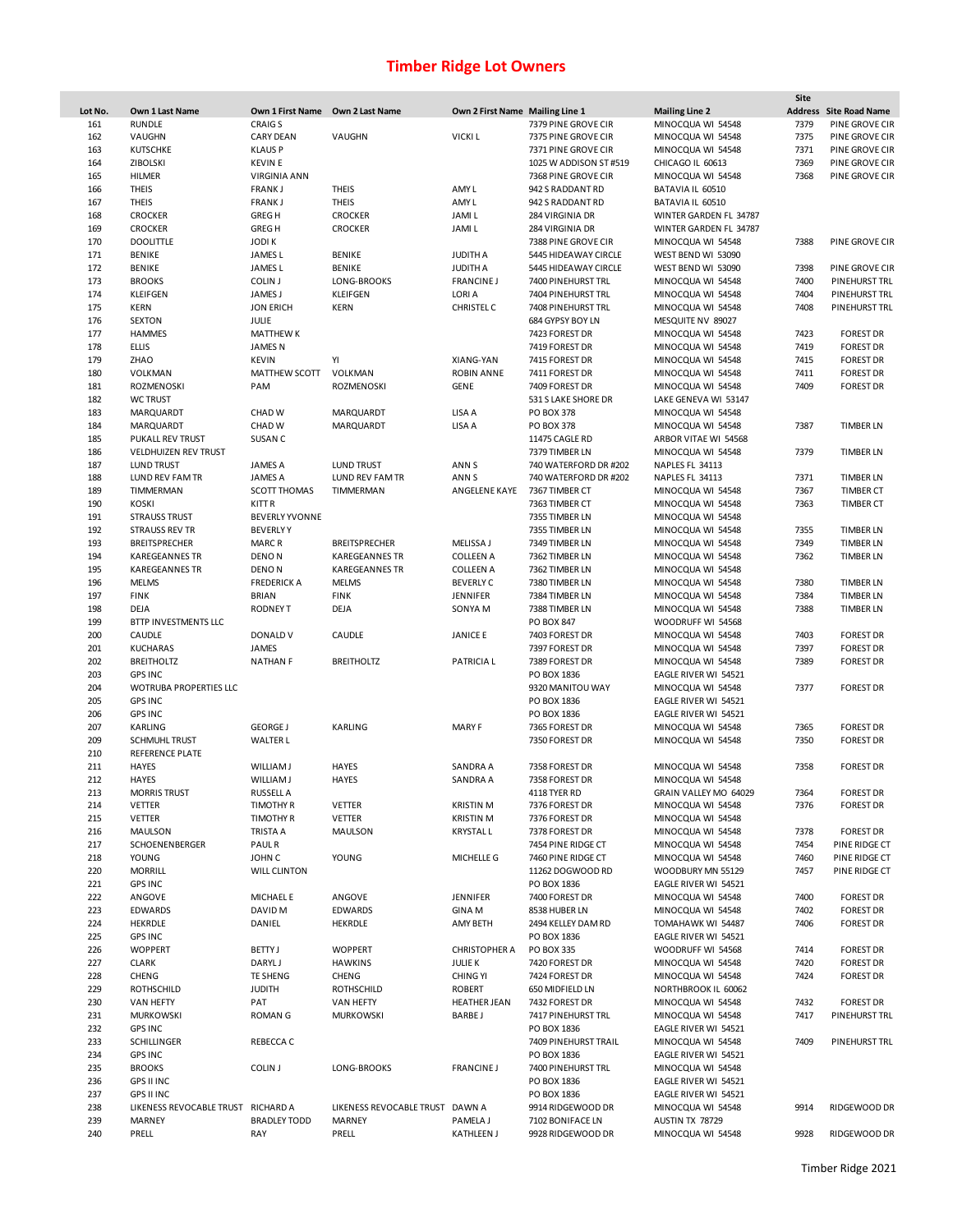|         |                               |                                  |                        |                                 |                                           |                        | Site  |                               |
|---------|-------------------------------|----------------------------------|------------------------|---------------------------------|-------------------------------------------|------------------------|-------|-------------------------------|
| Lot No. | Own 1 Last Name               | Own 1 First Name Own 2 Last Name |                        | Own 2 First Name Mailing Line 1 |                                           | <b>Mailing Line 2</b>  |       | <b>Address</b> Site Road Name |
| 242     | <b>ZOELLNER</b>               | <b>STEVEN A</b>                  | <b>ZOELLNER</b>        | PATRICIA A                      | 9936 RIDGEWOOD DR                         | MINOCQUA WI 54548      | 9936  | RIDGEWOOD DR                  |
| 243     | <b>FLOWER</b>                 | <b>WILLIAMC</b>                  | <b>FLOWER</b>          | <b>KIMA</b>                     | 16 E SLOPE RD                             | BAYVILLE NY 11709      |       |                               |
| 244     | <b>BAHCALL REV TR</b>         | ALBERT                           | <b>BAHCALL REV TR</b>  | <b>JOANNEJ</b>                  | 9943 RIDGEWOOD DR                         | MINOCQUA WI 54548      |       |                               |
| 245     | <b>WOLFE</b>                  | PHILIP K                         | <b>WOLFE</b>           | <b>MELISSA W</b>                | 9946 RIDGEWOOD DR                         | MINOCQUA WI 54548      | 9946  | RIDGEWOOD DR                  |
| 246     | <b>KOMAREK</b>                | <b>BRANDON K</b>                 | MCDOUGALL              | <b>GAYLE A</b>                  | 9950 RIDGEWOOD DR                         | MINOCQUA WI 54548      | 9950  | RIDGEWOOD DR                  |
| 247     | ALBEE                         | <b>ALAN P</b>                    | ALBEE                  | MARTHA J                        | 9958 RIDGEWOOD DR                         | MINOCQUA WI 54548      | 9958  | RIDGEWOOD DR                  |
| 248     | SEIDEL REVOCABLE TRUST        | <b>CHRISTINE A</b>               |                        |                                 | 7734 TROUT RD                             | LAKE TOMAHAWK WI 54539 | 9960  | RIDGEWOOD DR                  |
| 249     | SOLEM                         | <b>ROBERT C</b>                  |                        |                                 | PO BOX 1012                               | MINOCQUA WI 54548      |       |                               |
| 250     | <b>BALS TR</b>                | <b>JOHN M</b>                    | <b>BALS TR</b>         | WILLA J                         | 10002 KNOLLWOOD TRL                       | MINOCQUA WI 54548      |       |                               |
| 251     | <b>BALS TRUST</b>             | <b>JOHN M</b>                    | <b>BALS TRUST</b>      | WILLA J                         | 10002 KNOLLWOOD TRL                       | MINOCQUA WI 54548      | 10002 | <b>KNOLLWOOD TRL</b>          |
| 252     | LUND                          |                                  |                        |                                 | 9995 KNOLLWOOD TRL                        | MINOCQUA WI 54548      | 9995  | <b>KNOLLWOOD TRL</b>          |
|         |                               | <b>ANDREW J</b>                  |                        | <b>EVANGELINE K</b>             |                                           |                        |       | <b>KNOLLWOOD TRL</b>          |
| 253     | <b>TAYLOR</b>                 | <b>WILLIAMT</b>                  | <b>TAYLOR</b>          |                                 | N7006 CTY HWY B                           | DEERBROOK WI 54424     | 9974  |                               |
| 254     | LUEDEKING                     | <b>ROBERT T</b>                  | LUEDEKING              | <b>MARTHA E</b>                 | 4401 GULF SHORE BLVD N                    | <b>UNIT 204</b>        |       |                               |
| 255     | SANTARIUS                     | <b>JAMES A</b>                   | SANTARIUS              | <b>JANET B</b>                  | 9978 RIDGEWOOD DR                         | MINOCQUA WI 54548      | 9978  | RIDGEWOOD DR                  |
| 256     | ANDERSON JR                   | <b>THOMASP</b>                   |                        |                                 | 694 S RIDGE RD                            | LAKE FOREST IL 60045   |       |                               |
| 257     | <b>BILLER REVOCABLE TRUST</b> |                                  |                        |                                 | 9984 RIDGEWOOD DR                         | MINOCQUA WI 54548      | 9984  | RIDGEWOOD DR                  |
| 258     | <b>GPS II INC</b>             |                                  |                        |                                 | PO BOX 1836                               | EAGLE RIVER WI 54521   |       |                               |
| 259     | LAUREANO                      | <b>JOSE J</b>                    | LAUREANO               | KIMBERLY A                      | 9992 RIDGEWOOD DR                         | MINOCQUA WI 54548      | 9992  | RIDGEWOOD DR                  |
| 260     | <b>OLSON</b>                  | <b>GARY C</b>                    | <b>OLSON</b>           | KIM M                           | 9994 RIDGEWOOD DR                         | MINOCQUA WI 54548      | 9994  | RIDGEWOOD DR                  |
| 261     | HANKEL                        | <b>CHRISTOPHER M</b>             | HANKEL                 | JANE M                          | 9996 RIDGEWOOD DR                         | MINOCQUA WI 54548      | 9996  | RIDGEWOOD DR                  |
| 262     | HANKEL                        | <b>CHRISTOPHER M</b>             | HANKEL                 | <b>JANEM</b>                    | 9996 RIDGEWOOD DR                         | MINOCQUA WI 54548      |       |                               |
| 263     | <b>WILSON REV TRUST</b>       | <b>HELEN L</b>                   |                        |                                 | 9916 RIDGEWAY CT                          | MINOCQUA WI 54548      | 9916  | RIDGEWOOD DR                  |
| 264     | NELSON REVOCABLE TRUST        | <b>GEORGE</b>                    | NELSON REVOCABLE TRUST | BERNADETTE                      | 9913 RIDGEWOOD DRIVE                      | MINOCQUA WI 54548      | 9913  | RIDGEWOOD DR                  |
| 265     | SOLBERG                       | <b>JON N</b>                     |                        |                                 | 9919 RIDGEWAY CT                          | MINOCQUA WI 54548      | 9919  | RIDGEWOOD DR                  |
| 266     | <b>KOSKI</b>                  | KITT R                           |                        |                                 | 7363 TIMBER CT                            | MINOCQUA WI 54548      |       |                               |
| 267     | <b>WOOD</b>                   | DAVID C                          | <b>WOOD</b>            | <b>MARJORIE A</b>               | 9915 RIDGEWAY CT                          | MINOCQUA WI 54548      |       |                               |
| 268     | <b>WOOD</b>                   | DAVID C                          | <b>WOOD</b>            | <b>MARJORIE A</b>               | 9915 RIDGEWOOD CT                         | MINOCQUA WI 54548      | 9915  | RIDGEWOOD DR                  |
| 269     | <b>FEARING BLACKWELL TR</b>   | <b>PATRICIA</b>                  |                        |                                 | 3650 CHERRYVALE CIR #5                    | APPLETON WI 54913      |       |                               |
| 270     | <b>GPS II INC</b>             |                                  |                        |                                 | PO BOX 1836                               | EAGLE RIVER WI 54521   |       |                               |
| 271     | <b>BAHCALL REV TR</b>         | ALBERT                           | <b>BAHCALL REV TR</b>  | <b>JOANNEJ</b>                  | 9943 RIDGEWOOD DR                         | MINOCQUA WI 54548      | 9943  | <b>RIDGEWOOD DR</b>           |
| 272     | <b>MORRISON REV TR</b>        | <b>VIRDEN</b>                    |                        |                                 | C/O MARK MORRISON                         | PO BOX 419             |       |                               |
| 273     | <b>WESTOVER FAMILY TRUST</b>  |                                  |                        |                                 | 9951 RIDGEWOOD DR                         | MINOCQUA WI 54548      | 9951  | RIDGEWOOD DR                  |
| 274     | <b>GRISA</b>                  | ADAM W                           | BERRAY                 | <b>DEEDRAY</b>                  | 9957 RIDGEWOOD DR                         | MINOCQUA WI 54548      | 9957  |                               |
|         |                               |                                  |                        |                                 |                                           |                        |       | RIDGEWOOD DR                  |
| 275     | <b>KUIPER</b>                 | FRED                             | <b>KUIPER</b>          | <b>BETTY C</b>                  | 9959 RIDGEWOOD DR                         | MINOCQUA WI 54548      | 9959  | RIDGEWOOD DR                  |
| 276     | <b>BENIKE</b>                 | <b>JAMESL</b>                    | <b>BENIKE</b>          | <b>JUDITH A</b>                 | 5445 HIDEAWAY CIRCLE                      | WEST BEND WI 53090     |       |                               |
| 277     | MICHELSON REV TR              | <b>ROBERT</b>                    | MICHELSON REV TR       | GAIL                            | <b>PO BOX 775</b>                         | ST GERMAIN WI 54558    |       |                               |
| 278     | ALEXANDER                     | CHAD                             |                        |                                 | 9965 RIDGEWOOD DR                         | MINOCQUA WI 54548      | 9965  | RIDGEWOOD DR                  |
| 279     | SOLEM                         | <b>ROBERT C</b>                  |                        |                                 | PO BOX 1012                               | MINOCQUA WI 54548      | 9967  | RIDGEWOOD DR                  |
| 280     | <b>HOFFMANN</b>               | <b>AUSTIN JAMES</b>              | <b>HOFFMANN</b>        | <b>KJIRSTI ROSE</b>             | 9969 RIDGEWOOD DR                         | MINOCQUA WI 54548      | 9969  | RIDGEWOOD DR                  |
| 281     | FFL LLC                       |                                  |                        |                                 | 23823 MALIBU RD #54109                    | MALIBU CA 90265        | 9971  | RIDGEWOOD DR                  |
| 282     | <b>DERBY</b>                  | <b>GERALD B</b>                  |                        |                                 | 9973 RIDGEWOOD DR                         | MINOCQUA WI 54548      | 9973  | RIDGEWOOD DR                  |
| 283     | <b>FLANDERS</b>               | <b>KATHERINE O</b>               |                        |                                 | 9975 RIDGEWOOD DR                         | MINOCQUA WI 54548      | 9975  | RIDGEWOOD DR                  |
| 284     | PFIFFNER TR                   | MICHAEL M                        |                        |                                 | 1102 SWALLOWTAIL DR                       | MADISON WI 53717       |       |                               |
| 285     | ORLING                        | <b>CHRISTINE A</b>               |                        |                                 | 9987 RIDGEWOOD DR                         | MINOCQUA WI 54548      |       |                               |
| 286     | ORLING                        | <b>CHRISTINE A</b>               |                        |                                 | 9987 RIDGEWOOD DR                         | MINOCQUA WI 54548      | 9987  | RIDGEWOOD DR                  |
| 287     | LIBKE                         | <b>LESLEY M</b>                  |                        |                                 | 9201 COUNTY J                             | MINOCQUA WI 54548      | 9993  | RIDGEWOOD DR                  |
| 288     | AVHOMES LOTS LLC              |                                  |                        |                                 | 10989 HWY 70 E                            | ARBOR VITAE WI 54568   |       |                               |
| 289     | PITZO                         | MICHAEL F                        | PITZO                  | <b>JANET C</b>                  | PO BOX 1295                               | MINOCQUA WI 54548      | 9997  | RIDGEWOOD DR                  |
| 290     | PITZO                         | <b>MICHAEL F</b>                 | PITZO                  | JANET C                         | PO BOX 1295                               | MINOCQUA WI 54548      |       |                               |
| 290     | PITZO                         | MICHAEL F                        | PITZO                  | <b>JANET C</b>                  | PO BOX 1295                               | MINOCQUA WI 54548      |       |                               |
| 303     | <b>WEEKS</b>                  | <b>PAULF</b>                     | <b>WEEKS</b>           | MARTHA J                        | 7364 TRAILWOOD DR                         | MINOCQUA WI 54548      | 7314  | DEERWOOD RD                   |
| 304     | <b>WILLBORN TRUST</b>         |                                  |                        |                                 | W203 N16270 WHITE OAK CR                  | JACKSON WI 53037       | 7320  | DEERWOOD RD                   |
| 305     | <b>WILLBORN TRUST</b>         |                                  |                        |                                 | W203 N16270 WHITE OAK CR JACKSON WI 53037 |                        |       |                               |
| 306     | PETERS                        | <b>KEITH R</b>                   | PETERS                 | <b>CAROLJ</b>                   | 7330 DEERWOOD RD                          | MINOCQUA WI 54548      | 7330  | DEERWOOD RD                   |
| 307     | WHEELER                       | THOMAS M                         | WHEELER                |                                 | SARAH WALLACE 7332 RIDGEVIEW CT           | MINOCQUA WI 54548      | 7332  | DEERWOOD RD                   |
| 308     | <b>SCHULD</b>                 | <b>ROBERT A</b>                  |                        |                                 | PO BOX 112                                | MINOCQUA WI 54548      | 7336  | DEERWOOD RD                   |
| 309     | SCHULTZ REV TR                | <b>ELAINEI</b>                   |                        |                                 | 12816 BLACK OAK RD                        | MINOCQUA WI 54548      |       |                               |
| 310     | <b>SCHULTZ REV TR</b>         | <b>ELAINEI</b>                   |                        |                                 | 12816 BLACK OAK RD                        | MINOCQUA WI 54548      |       |                               |
| 311     | <b>HAGGART</b>                | <b>ROBERT G</b>                  | HAGGART                | <b>ROBEN A</b>                  | 7348 DEERWOOD RD                          | MINOCQUA WI 54548      | 7348  | DEERWOOD RD                   |
| 312     | OWENS                         |                                  |                        |                                 | 7353 DEERWOOD RD                          | MINOCQUA WI 54548      | 7353  | DEERWOOD RD                   |
| 313     | CLEVELAND                     | JAIME<br><b>BRYAN KEITH</b>      |                        |                                 | 7563 TRAILWOOD DR                         |                        |       |                               |
|         |                               |                                  |                        |                                 |                                           | MINOCQUA WI 54548      |       |                               |
| 314     | HARTZHEIM                     | <b>MARK P</b>                    | HARTZHEIM              | THERESA D                       | PO BOX 676                                | MINOCQUA WI 54548      | 7347  | DEERWOOD RD                   |
| 315     | <b>GEIER REV TR</b>           | MARK L                           |                        |                                 | 16187 CROWN ARBOR WAY                     | FT MYERS FL 33908      |       |                               |
| 316     | <b>COLLINS</b>                | <b>GERALD J</b>                  | <b>COLLINS</b>         | DANA L                          | 7339 DEERWOOD RD                          | MINOCQUA WI 54548      | 7339  | DEERWOOD RD                   |
| 317     | CHAPMAN                       | <b>GREGR</b>                     | CHAPMAN                | DOROTHY J                       | 23714 VINTAGE KNOLL DR                    | PLAINFIELD IL 60544    |       |                               |
| 318     | <b>WHITE</b>                  | <b>CHARLES H</b>                 | <b>WHITE</b>           | <b>MARLENED</b>                 | 7321 DEERWOOD RD                          | MINOCQUA WI 54548      | 7321  | DEERWOOD RD                   |
| 319     | <b>GPS II INC</b>             |                                  |                        |                                 | PO BOX 1836                               | EAGLE RIVER WI 54521   |       |                               |
| 320     | CONNER                        | JEFFREY A                        | CONNER                 | MICHELLE L                      | 7307 DEERWOOD RD                          | MINOCQUA WI 54548      | 7307  | DEERWOOD RD                   |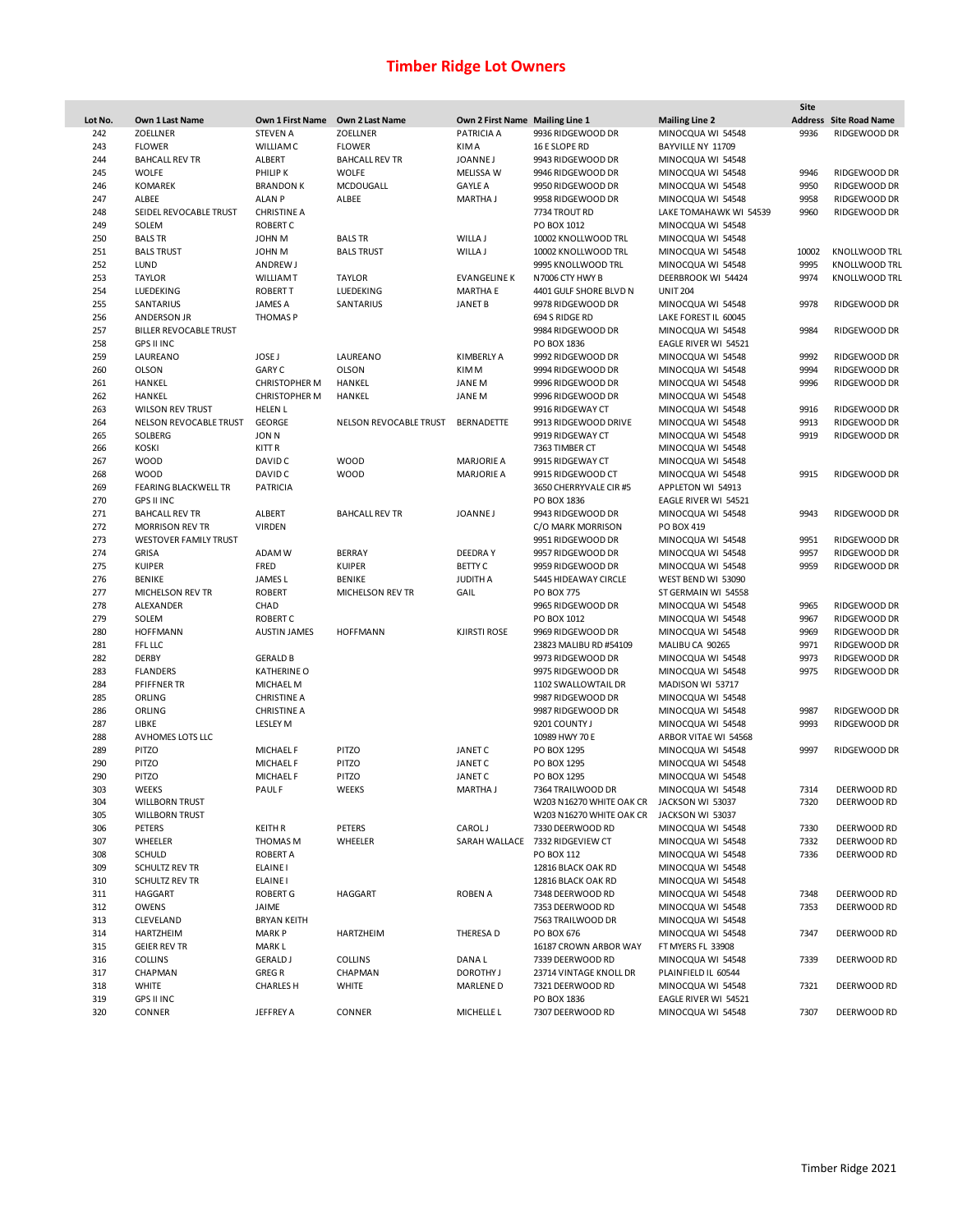|         |                                    |                   |                   |                                 |                         |                       | Site  |                               |
|---------|------------------------------------|-------------------|-------------------|---------------------------------|-------------------------|-----------------------|-------|-------------------------------|
| Lot No. | Own 1 Last Name                    | Own 1 First Name  | Own 2 Last Name   | Own 2 First Name Mailing Line 1 |                         | <b>Mailing Line 2</b> |       | <b>Address</b> Site Road Name |
| 321     | <b>FULLER</b>                      | <b>DENNIS M</b>   | <b>FULLER</b>     | <b>BARBARAM</b>                 | 1107 HWY 1431 PMB 322   | MARBLE FALLS TX 78654 | 7301  | DEERWOOD RD                   |
| 322     | <b>GPS II INC</b>                  |                   |                   |                                 | PO BOX 1836             | EAGLE RIVER WI 54521  |       |                               |
| 323     | <b>KUJAWA</b>                      | <b>MARK A</b>     | KUJAWA            | THERESA J                       | 10115 EDGEWOOD CT       | MINOCQUA WI 54548     |       |                               |
| 324     | KUJAWA                             | <b>MARK A</b>     | KUJAWA            | THERESA J                       | 10115 EDGEWOOD CT       | MINOCQUA WI 54548     |       |                               |
| 324     | <b>KUJAWA</b>                      | <b>MARK A</b>     | KUJAWA            | THERESA J                       | 10115 EDGEWOOD CT       | MINOCQUA WI 54548     |       |                               |
| 325     | KUJAWA                             | <b>MARK A</b>     | KUJAWA            | THERESA J                       | 10115 EDGEWOOD CT       | MINOCQUA WI 54548     | 10115 | RIDGEWOOD DR                  |
| 325     | KUJAWA                             | <b>MARK A</b>     | KUJAWA            | THERESA J                       | 10115 EDGEWOOD CT       | MINOCQUA WI 54548     |       |                               |
| 326     | LUND                               | <b>GREGORY</b>    |                   | PEGGY                           | 10103 EDGEWOOD CT       |                       | 10103 | RIDGEWOOD DR                  |
|         |                                    |                   | LUND              |                                 |                         | MINOCQUA WI 54548     |       |                               |
| 327     | <b>HONIG REVOCABLE TRUST</b>       |                   |                   |                                 | 10073 RIDGEWOOD DR      | MINOCQUA WI 54548     | 10073 | RIDGEWOOD DR                  |
| 328     | BLACK'S CLIFF RESORT FAMILY        |                   |                   |                                 | 10267 LOWER KAUBASHINE  | HAZELHURST WI 54531   |       |                               |
| 329     | <b>BLACK'S CLIFF RESORT FAMILY</b> |                   |                   |                                 | 10267 LOWER KAUBASHINE  | HAZELHURST WI 54531   |       |                               |
| 330     | BLACK'S CLIFF RESORT FAMILY        |                   |                   |                                 | 10267 LOWER KAUBASHINE  | HAZELHURST WI 54531   |       |                               |
| 331     | <b>GIBSON</b>                      | <b>TROY L</b>     | <b>GIBSON</b>     | <b>JENNIFER E</b>               | <b>PO BOX 125</b>       | HAZELHURST WI 54531   |       |                               |
| 332     | <b>GPS II INC</b>                  |                   |                   |                                 | PO BOX 1836             | EAGLE RIVER WI 54521  |       |                               |
| 333     | <b>GPS II INC</b>                  |                   |                   |                                 | PO BOX 1836             | EAGLE RIVER WI 54521  |       |                               |
| 334     | <b>WILSON</b>                      | DAVID A           | <b>WILSON</b>     | <b>CAROLYN A</b>                | PO BOX 894              | MINOCQUA WI 54548     | 10144 | RIDGEWOOD DR                  |
| 335     | <b>FLOWER</b>                      | <b>WILLIAMC</b>   | <b>FLOWER</b>     | <b>KIMA</b>                     | 16 E SLOPE RD           | BAYVILLE NY 11709     |       | RIDGEWOOD DR                  |
| 336     | SELGREN                            | JEFFREY D         | SELGREN           | <b>KONNIE K</b>                 | 10148 RIDGEWOOD DR      | MINOCQUA WI 54548     | 10148 | RIDGEWOOD DR                  |
| 338     | LEMAN                              | <b>MARKE</b>      |                   |                                 | PO BOX 436              | HAZELHURST WI 54531   | 10152 | RIDGEWOOD DR                  |
| 339     | LEMAN                              | <b>MARKE</b>      |                   |                                 | PO BOX 436              | HAZELHURST WI 54531   |       |                               |
| 340     | LEMAN                              | <b>MARKE</b>      |                   |                                 | PO BOX 436              | HAZELHURST WI 54531   |       |                               |
|         |                                    |                   |                   |                                 |                         |                       |       |                               |
| 341     | <b>GPS II INC</b>                  |                   |                   |                                 | PO BOX 1836             | EAGLE RIVER WI 54521  |       |                               |
| 342     | SHERMAN TR                         | LONNIE D          | <b>SHERMAN TR</b> | <b>VIRGINIA R</b>               | 10180 RIDGEWOOD DR      | MINOCQUA WI 54548     | 10180 | RIDGEWOOD DR                  |
| 343     | CANNEY                             | <b>MICHELLE P</b> |                   |                                 | 10175 RIDGEWOOD DR      | MINOCQUA WI 54548     | 10175 | RIDGEWOOD DR                  |
| 344     | <b>GPS II INC</b>                  |                   |                   |                                 | PO BOX 1836             | EAGLE RIVER WI 54521  |       |                               |
| 345     | <b>GPS II INC</b>                  |                   |                   |                                 | PO BOX 1836             | EAGLE RIVER WI 54521  |       |                               |
| 346     | <b>GPS II INC</b>                  |                   |                   |                                 | PO BOX 1836             | EAGLE RIVER WI 54521  |       |                               |
| 347     | <b>GPS II INC</b>                  |                   |                   |                                 | PO BOX 1836             | EAGLE RIVER WI 54521  |       |                               |
| 348     | <b>JOSLIN</b>                      | <b>JOSHUA J</b>   | <b>JOSLIN</b>     | <b>CANDICE A</b>                | 7627 BLACKBERRY DR      | RHINELANDER WI 54501  | 10137 | RIDGEWOOD DR                  |
| 349     | PILSNER REV TRUST                  | <b>RICHARD L</b>  | PILSNER REV TRUST | SALLY J                         | PO BOX 127              | HAZELHURST WI 54531   |       |                               |
| 350     | <b>JOSLIN</b>                      | <b>JOSHUA J</b>   | <b>JOSLIN</b>     | <b>CANDICE A</b>                | 7627 BLACKBERRY DR      | RHINELANDER WI 54501  | 10155 | WOODLAND CT                   |
| 351     | <b>ROSE</b>                        | WILLIAM EDWARD    |                   |                                 | PO BOX 183              | WOODRUFF WI 54568     |       |                               |
| 352     | <b>GPS II INC</b>                  |                   |                   |                                 | PO BOX 1836             |                       |       |                               |
|         |                                    |                   |                   |                                 |                         | EAGLE RIVER WI 54521  |       |                               |
| 353     | <b>GPS II INC</b>                  |                   |                   |                                 | PO BOX 1836             | EAGLE RIVER WI 54521  |       |                               |
| 354     | <b>GPS II INC</b>                  |                   |                   |                                 | PO BOX 1836             | EAGLE RIVER WI 54521  |       |                               |
| 355     | MARCUCCILLI                        | <b>NICHOLAS R</b> | MARCUCCILLI       | KIM M                           | 10154 WOODLAND CT       | MINOCQUA WI 54548     | 10154 | WOODLAND CT                   |
| 356     | <b>GPS II INC</b>                  |                   |                   |                                 | PO BOX 1836             | EAGLE RIVER WI 54521  |       |                               |
| 357     | <b>HOWARTH</b>                     | <b>MICHAEL B</b>  | POOLE             | <b>VALERIE R</b>                | 10146 WOODLAND CT       | MINOCQUA WI 54548     | 10146 | WOODLAND CT                   |
| 358     | <b>GPS II INC</b>                  |                   |                   |                                 | PO BOX 1836             | EAGLE RIVER WI 54521  |       |                               |
| 359     | <b>CHRISTENSEN TRUST</b>           | <b>CURTO</b>      |                   |                                 | 10138 WOODLAND CT       | MINOCQUA WI 54548     | 10138 | WOODLAND CT                   |
| 361     | <b>CHRISTENSEN TRUST</b>           | <b>CURTO</b>      |                   |                                 | 10138 WOODLAND CT       | MINOCQUA WI 54548     |       |                               |
| 362     | PARAL                              | LINDA M           |                   |                                 | 204 N PONDERA AVE APT 2 | BOZEMAN MT 59718      |       |                               |
| 363     | <b>GPS II INC</b>                  |                   |                   |                                 | PO BOX 1836             | EAGLE RIVER WI 54521  |       |                               |
| 364     | <b>GPS II INC</b>                  |                   |                   |                                 | PO BOX 1836             | EAGLE RIVER WI 54521  |       |                               |
| 364     | <b>GPS II INC</b>                  |                   |                   |                                 | PO BOX 1836             | EAGLE RIVER WI 54521  |       |                               |
| 365     | <b>GPS II INC</b>                  |                   |                   |                                 | PO BOX 1836             | EAGLE RIVER WI 54521  |       |                               |
|         |                                    |                   |                   |                                 |                         |                       |       |                               |
| 365     | <b>GPS II INC</b>                  |                   |                   |                                 | PO BOX 1836             | EAGLE RIVER WI 54521  |       |                               |
| 366     | <b>GPS II INC</b>                  |                   |                   |                                 | PO BOX 1836             | EAGLE RIVER WI 54521  |       |                               |
| 367     | <b>GPS II INC</b>                  |                   |                   |                                 | PO BOX 1836             | EAGLE RIVER WI 54521  |       |                               |
| 368     | <b>GPS II INC</b>                  |                   |                   |                                 | PO BOX 1836             | EAGLE RIVER WI 54521  |       |                               |
| 369     | <b>GPS II INC</b>                  |                   |                   |                                 | PO BOX 1836             | EAGLE RIVER WI 54521  |       |                               |
| 370     | <b>FRANCOIS</b>                    | JOSEPH M          | <b>FRANCOIS</b>   | PENNY <sub>S</sub>              | PO BOX 877              | MINOCQUA WI 54548     |       |                               |
| 371     | MARSHALL                           | ERIC              |                   |                                 | 1810 SAGE DR            | NORMAL IL 61761       |       |                               |
| 371     | MARSHALL                           | ERIC              |                   |                                 | 1810 SAGE DR            | NORMAL IL 61761       | 9917  | <b>KNOLLWOOD TRL</b>          |
| 372     | <b>FRANCOIS</b>                    | JOSEPH M          | <b>FRANCOIS</b>   | PENNY <sub>S</sub>              | PO BOX 877              | MINOCQUA WI 54548     |       |                               |
| 372     | <b>FRANCOIS</b>                    | JOSEPH M          | <b>FRANCOIS</b>   | <b>PENNYS</b>                   | PO BOX 877              | MINOCQUA WI 54548     |       |                               |
| 373     | <b>GPS II INC</b>                  |                   |                   |                                 | PO BOX 1836             | EAGLE RIVER WI 54521  |       |                               |
| 373     | <b>REFERENCE PLATE</b>             |                   |                   |                                 |                         |                       |       |                               |
|         |                                    |                   |                   |                                 |                         |                       |       |                               |
| 374     | <b>GPS II INC</b>                  |                   |                   |                                 | PO BOX 1836             | EAGLE RIVER WI 54521  |       |                               |
| 375     | <b>GPS II INC</b>                  |                   |                   |                                 | PO BOX 1836             | EAGLE RIVER WI 54521  |       |                               |
| 376     | <b>GPS II INC</b>                  |                   |                   |                                 | PO BOX 1836             | EAGLE RIVER WI 54521  |       |                               |
| 377     | <b>GPS II INC</b>                  |                   |                   |                                 | PO BOX 1836             | EAGLE RIVER WI 54521  |       |                               |
| 378     | <b>GPS II INC</b>                  |                   |                   |                                 | PO BOX 1836             | EAGLE RIVER WI 54521  |       |                               |
| 379     | <b>GPS II INC</b>                  |                   |                   |                                 | PO BOX 1836             | EAGLE RIVER WI 54521  |       |                               |
| 380     | <b>GPS II INC</b>                  |                   |                   |                                 | PO BOX 1836             | EAGLE RIVER WI 54521  |       |                               |
| 381     | <b>GPS II INC</b>                  |                   |                   |                                 | PO BOX 1836             | EAGLE RIVER WI 54521  |       |                               |
| 382     | WOJIECHOWSKI                       | <b>RONALD W</b>   |                   |                                 | S81 W12618 H VIEW DR    | MUSKEGO WI 53150      |       |                               |
| 384     | <b>GPS II INC</b>                  |                   |                   |                                 | PO BOX 1836             | EAGLE RIVER WI 54521  |       |                               |
| 385     | <b>GPS II INC</b>                  |                   |                   |                                 | PO BOX 1836             | EAGLE RIVER WI 54521  |       |                               |
| 386     | <b>GPS II INC</b>                  |                   |                   |                                 | PO BOX 1836             | EAGLE RIVER WI 54521  |       |                               |
|         |                                    |                   |                   |                                 |                         |                       |       |                               |
| 387     | GPS II INC                         |                   |                   |                                 | PO BOX 1836             | EAGLE RIVER WI 54521  |       |                               |
| 388     | <b>GPS II INC</b>                  |                   |                   |                                 | PO BOX 1836             | EAGLE RIVER WI 54521  |       |                               |
| 388     | <b>GPS INC</b>                     |                   |                   |                                 | PO BOX 1836             | EAGLE RIVER WI 54521  |       |                               |
| 389     | <b>GPS INC</b>                     |                   |                   |                                 | PO BOX 1836             | EAGLE RIVER WI 54521  |       |                               |
| 390     | <b>GPS INC</b>                     |                   |                   |                                 | PO BOX 1836             | EAGLE RIVER WI 54521  |       |                               |